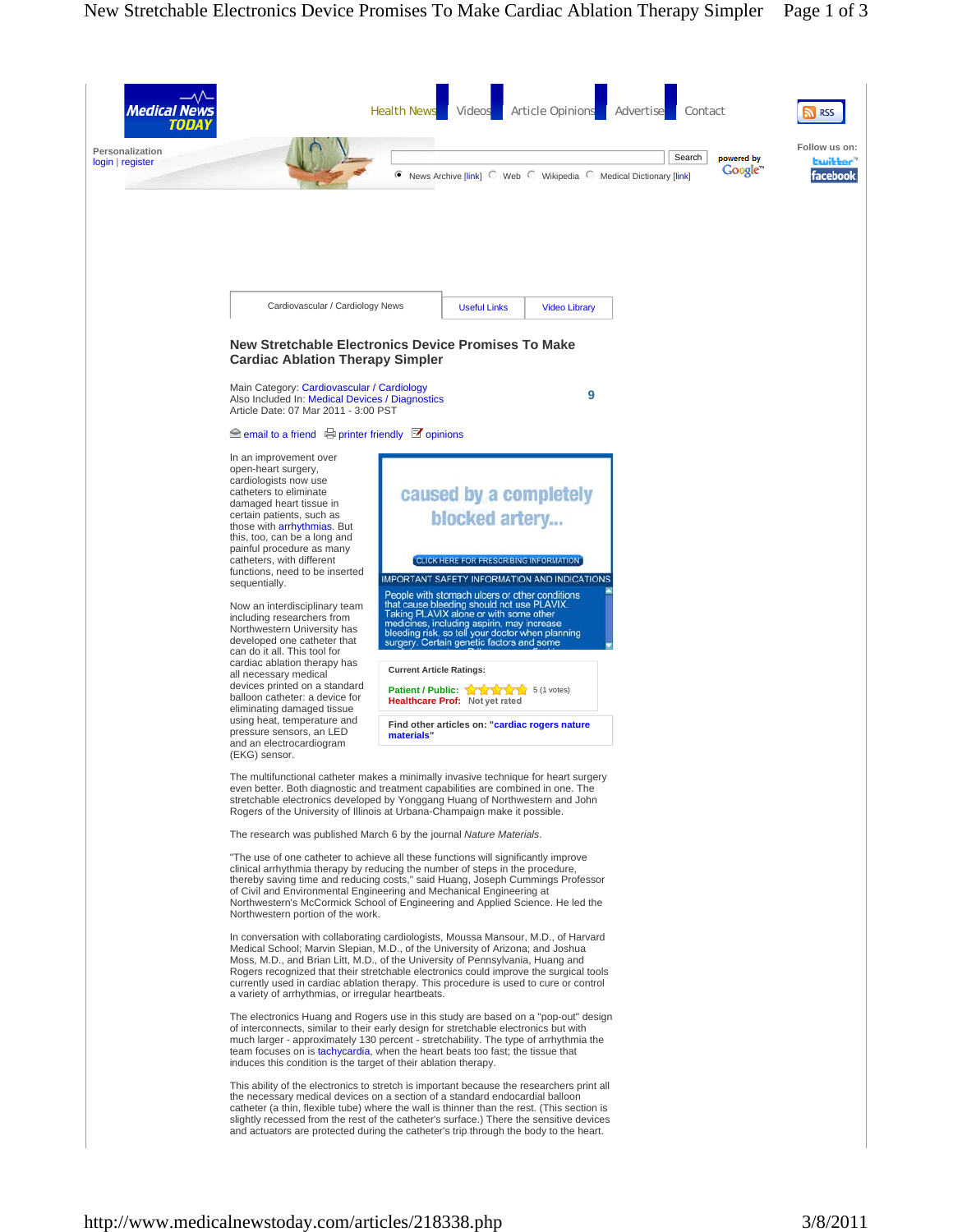Once the catheter reaches the heart, the catheter is inflated, and the thin section expands significantly; the electronics are now exposed and in contact with the heart.

Ads by Google

**Catheters for Every Need** - Eliminate the Hassles of Medicare & Ins. Billing for Catheter Supplies! - LiberatorMedical.com/Catheters

**Atrial Fibrillation** - Learn the warning signs & treatment options for Atrial Fibrillation. - www.JohnsHopkinsHealthAlerts.com

**OEM Sensing Solutions** - Miniature spectrometers & sensors for embedding into medical devices - www.oceanoem.com

"Our challenge was how to make the electronics sustain such a large stretch when<br>the thin wall expands under pressure," Huang said. "We devised what we call a 'pop-<br>out interconnect' that performs very well. We didn't expe

Once the catheter is in place, the individual devices can perform their specific tasks when needed. The pressure sensor determines the pressure on the heart; the EKG sensor monitors the heart's condition during the procedure; the LED sheds light for imaging and also provides the energy for ablation therapy to eliminate (ablate) the tachycardia-inducing tissue; and the temperature sensor controls the temperature so as not to damage other, good tissue.

The entire system is designed to operate reliably without any changes in properties as the balloon inflates and deflates. "It demands all the features and capabilities that we've developed in stretchable electronics over the years in a pretty aggressive way," Rogers said. "It also really exercises the technology in an extreme, and useful, manner - we put everything on the soft surface of a rubber balloon and blow it up without any of the devices failing."

These devices can deliver critical high-quality information, such as temperature, mechanical force, blood flow and electrogram, to the surgeon in real time. While the multifunctional catheter has not been used with humans, the researchers have demonstrated the utility of the device with anesthetized animals.

The fabrication techniques the engineers used in developing the balloon device could be exploited for integrating many classes of advanced semiconductor devices on a variety of surgical instruments. For example, the team also demonstrated surgical gloves with sensor arrays mounted on the fingertips to show that the electronics could be applied to other biomedical platforms.

Huang led the theory and mechanical and thermal design work at Northwestern. He and his colleagues' contribution was to ensure the mechanical integrity of the device so there was no failure during significant stretching and to control temperature during cardiac ablation therapy. Rogers, the Lee J. Flory Founder Chair in Engineering and professor of materials science and engineering at the University of Illinois at Urbana-Champaign, led the design, experimental and fabrication work.

The paper is titled "Materials for Multifunctional Balloon Catheters with Capabilities in Cardiac Electrophysiological Mapping and Ablation Therapy." The senior authors of the paper are from Northwestern University, the University of Illinois at Urbana-Champaign, Harvard Medical School, the University of Arizona and the Hospital of the University of Pennsylvania.

Source: Megan Fellman Northwestern University

Please rate this article: Patient / Public: or Health Professional: (Hover over the stars then click to rate)

Ads by Google

**LiteCure Laser Therapy** - See the laser the Pros are using. Powerful Deep Tissue Laser Therapy. - www.LiteCure.com

**180 Medical Catheters** - Disposable, Single-Use Catheters. We Make Ordering Catheters Easy! - 180Medical.com/Catheters

**Stem-cell Therapy Clinic** - Do you have an 'incurable' disease? Stem-cells can help. Try us! - stemaid.com

**B** Follow us on Twitter

**Il** Cardiovascular / Cardiology headlines

- $\triangle$  email to a friend
- printer friendly version

 $\equiv$  weekly newsletter

**X** personalize your news

Retweet **D** SHARE **Retweet** 

**Note**: Any medical information published on this website is not intended as a substitute for informed medical advice and you should not take any action before consulting with a health care professional. For more information, please read our terms and